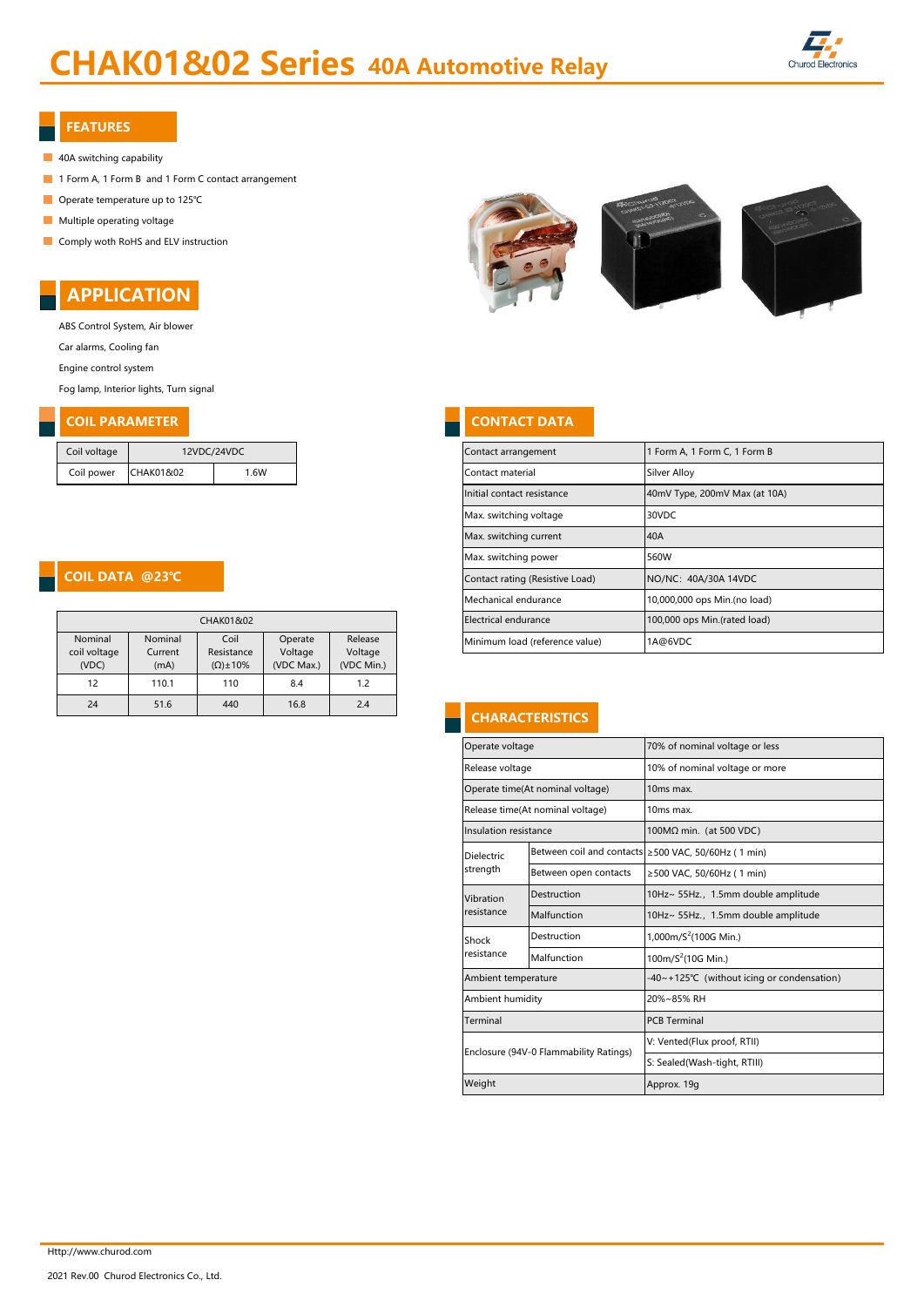#### ORDERING INFORMATION

|                                                                                                                          | CHAK01 | $-S2$ | -1 | 12 | D | A | $\overline{2}$ | ,000 |
|--------------------------------------------------------------------------------------------------------------------------|--------|-------|----|----|---|---|----------------|------|
|                                                                                                                          |        |       |    |    |   |   |                |      |
|                                                                                                                          |        |       |    |    |   |   |                |      |
| 1. Product Family                                                                                                        |        |       |    |    |   |   |                |      |
| CHAK01: European style pin<br>CHAK02: American style pin                                                                 |        |       |    |    |   |   |                |      |
| 2.Enclosure                                                                                                              |        |       |    |    |   |   |                |      |
| P: 3 feet yoke(Unenclosed type) P2: 2 feet yoke(Unenclosed type)                                                         |        |       |    |    |   |   |                |      |
| S2: 2 feet yoke(Enclosure type) S3: 3 feet yoke(Enclosure type)                                                          |        |       |    |    |   |   |                |      |
| 3.Number of Poles                                                                                                        |        |       |    |    |   |   |                |      |
| $1 = 1$ pole                                                                                                             |        |       |    |    |   |   |                |      |
| 4. Rated Coil Voltage                                                                                                    |        |       |    |    |   |   |                |      |
| 12,24VDC                                                                                                                 |        |       |    |    |   |   |                |      |
| 5.Coil power                                                                                                             |        |       |    |    |   |   |                |      |
| D: standard form                                                                                                         |        |       |    |    |   |   |                |      |
| 6.Contact Arrangement                                                                                                    |        |       |    |    |   |   |                |      |
| A: Form A(SPST)<br>C: Form C(SPDT)                                                                                       |        |       |    |    |   |   |                |      |
| 7. Conact Material                                                                                                       |        |       |    |    |   |   |                |      |
| 2: AgSnO2                                                                                                                |        |       |    |    |   |   |                |      |
| 8.Additional numbers and /or letters                                                                                     |        |       |    |    |   |   |                |      |
| 000-999, AAA-ZZZ, aaa-zzz or blank, which does not represent electrical changes, only for specific customer requirements |        |       |    |    |   |   |                |      |

#### OUTLINE DIMENSION



#### OUTLINE DIMENSION











#### CHAK01-P/CHAK01-P2/CHAK02-P/CHAK02-P2 CHAK01-S2/CHAK01-S3/CHAK02-S2/CHAK02-S3



#### Remarks:

1)The reference tolerance in outline dimension: outline dimension ≤1mm, reference tolerance is ±0.2mm; outline dimension >1mm and ≤5mm, reference tolerance is ±0.3mm; outline dimension >5mm, reference tolerance is ±0.5mm. 2)The reference tolerance for PC Board layout is ±0.1mm.

Http://www.churod.com